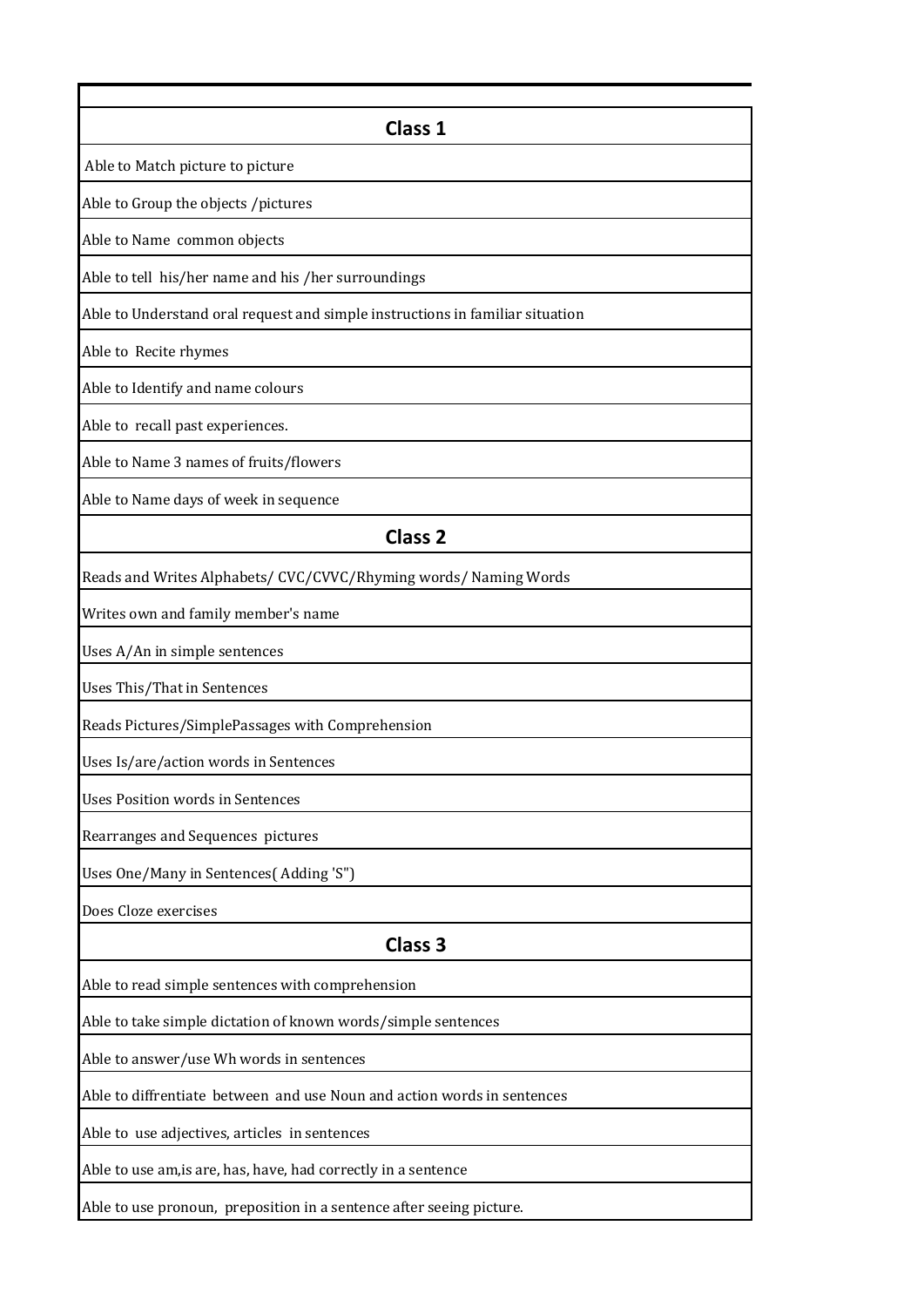| Able to Name days of the week, animals and their sound/homes, seasons, social friends etc.                                |
|---------------------------------------------------------------------------------------------------------------------------|
| Able to use Singular/Plural and Gender nouns in Sentences                                                                 |
| Able to speak and write few sentences about any familiar object.                                                          |
| <b>Class 4</b>                                                                                                            |
| Able to describe familiar objects                                                                                         |
| Able to read simple sentences with comprehension                                                                          |
| Able to answer the WH/H questions /simple Reference to contexts related to the passage                                    |
| Able to identify and use nouns, adjective and verbs in the sentences                                                      |
| Able to take simple dictation of known words/simple sentences                                                             |
| Able to use prepositions and conjunctions in a sentence                                                                   |
| Able to identify/ use present and past tense in the sentence                                                              |
| Able to identify/ use adverbs in the sentence                                                                             |
| Able to express/write about familiar objects                                                                              |
| Able to unscramble the letters / sentences                                                                                |
| <b>Class 5</b>                                                                                                            |
| Able to use proper punctuation marks (full stop,comma,question mark, exclamation mark,<br>apostrophe) in taking dictation |
| Able to identify parts of speech in a sentence                                                                            |
| Able to read level appropriate story books with comprehension                                                             |
| Able to read newspaper and able to say meaning in his/her own language                                                    |
| Able to build Vocabulary with familiar words (ee/ea/k/ck/ell/00/consonant blends)                                         |
| Able to identify past present tense, past tense and future tense in sentences                                             |
| Able to write answers for" Wh " questions/ Reference to contexts from the given passage                                   |
| Able to write few lines on given topic/ picture                                                                           |
| Able to introduce self in a simple sentences                                                                              |
| Able to sequence ideas in framing a letter using format                                                                   |
| Class <sub>6</sub>                                                                                                        |
| Able to use proper punctuation marks (full stop,comma,question mark, exclamation mark,<br>apostrophy) in taking dictation |
| Able to identify parts of speech from a sentence                                                                          |
| Able to read variety of texts with comprehension and answers the contextual questions                                     |
| Able to refer to the dictionary for meaning and spelling                                                                  |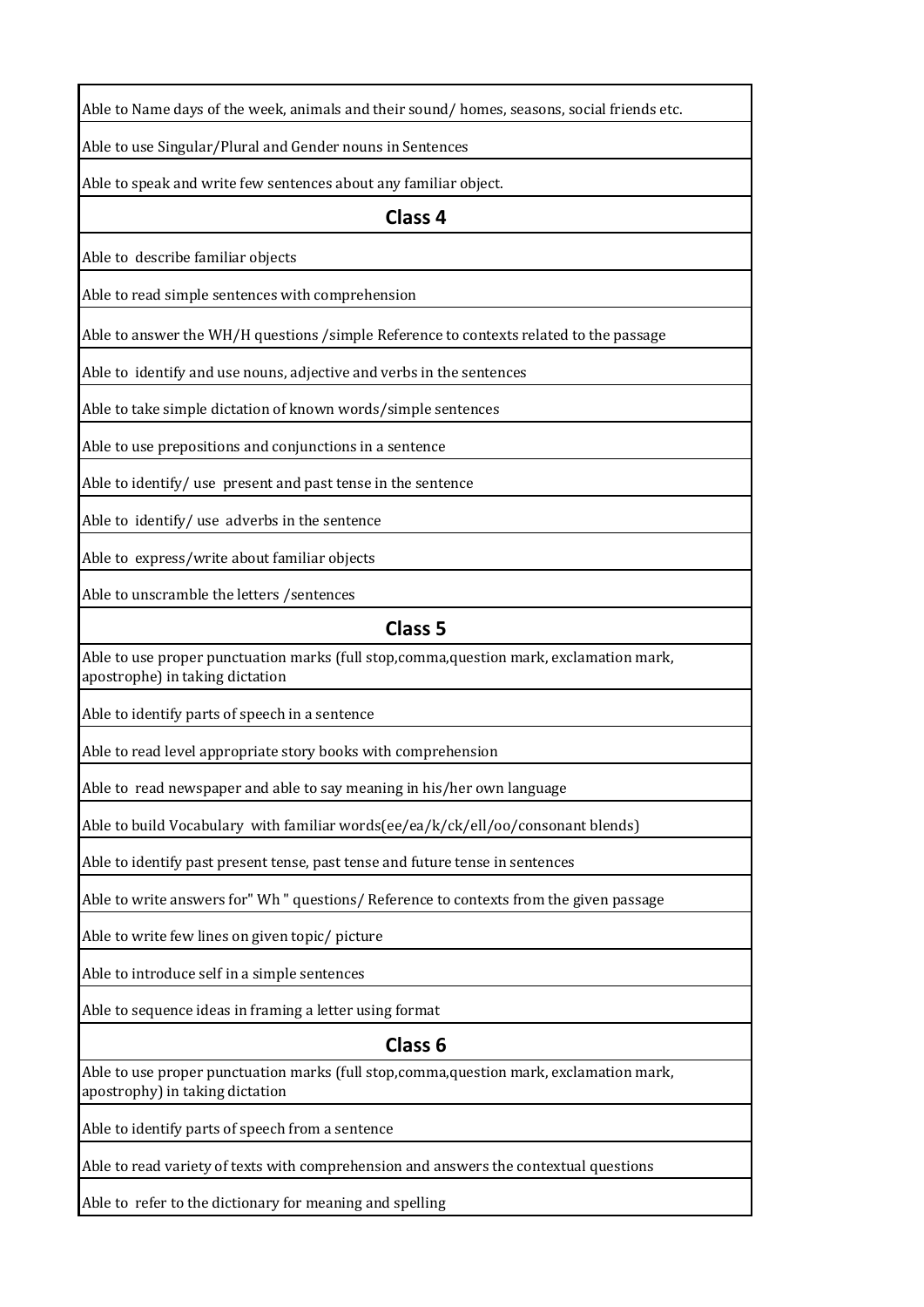| Able to converse well with people in community and talks about self                   |
|---------------------------------------------------------------------------------------|
| Able to build Vocabulary with familiar words(ee/ea/k/ck/ell/oo/sh/ept/silent letters) |
| Able to use meaningful grammatically correct sentences to describe/narrate incidents  |
| Able to write paragraphs in English from verbal/ visual clues                         |
| Able to read newspaper and understand the meaning and answers the queries             |
| Able to write informal letters, messages using format                                 |
| Class-7                                                                               |
| Can express in English and ask questions based on the text                            |
| Can read a paragraph, can comprehend and able to answer questions in writing          |
| Can identify parts of speech from a sentence                                          |
| Can identify tenses                                                                   |
| Can write a informal letter                                                           |
| Able to complete an incomplete sentence                                               |
| Re-ordering sentences                                                                 |
| Identifying direct and indirect speech                                                |
| Use of article                                                                        |
| Writing formal letter                                                                 |
| Class-8                                                                               |
| Can read a newspaper and also can express own's thought in English                    |
| Organizes sentences into paragraph                                                    |
| Can write dialogue from a story and vice versa                                        |
| Can redrafts and corrects a paragraph                                                 |
| Can change tenses                                                                     |
| Able to change speech                                                                 |
| Able to voice change                                                                  |
| Using determiners in a sentence                                                       |
| Applying adjective-comparative and superlative                                        |
| Using question words                                                                  |
|                                                                                       |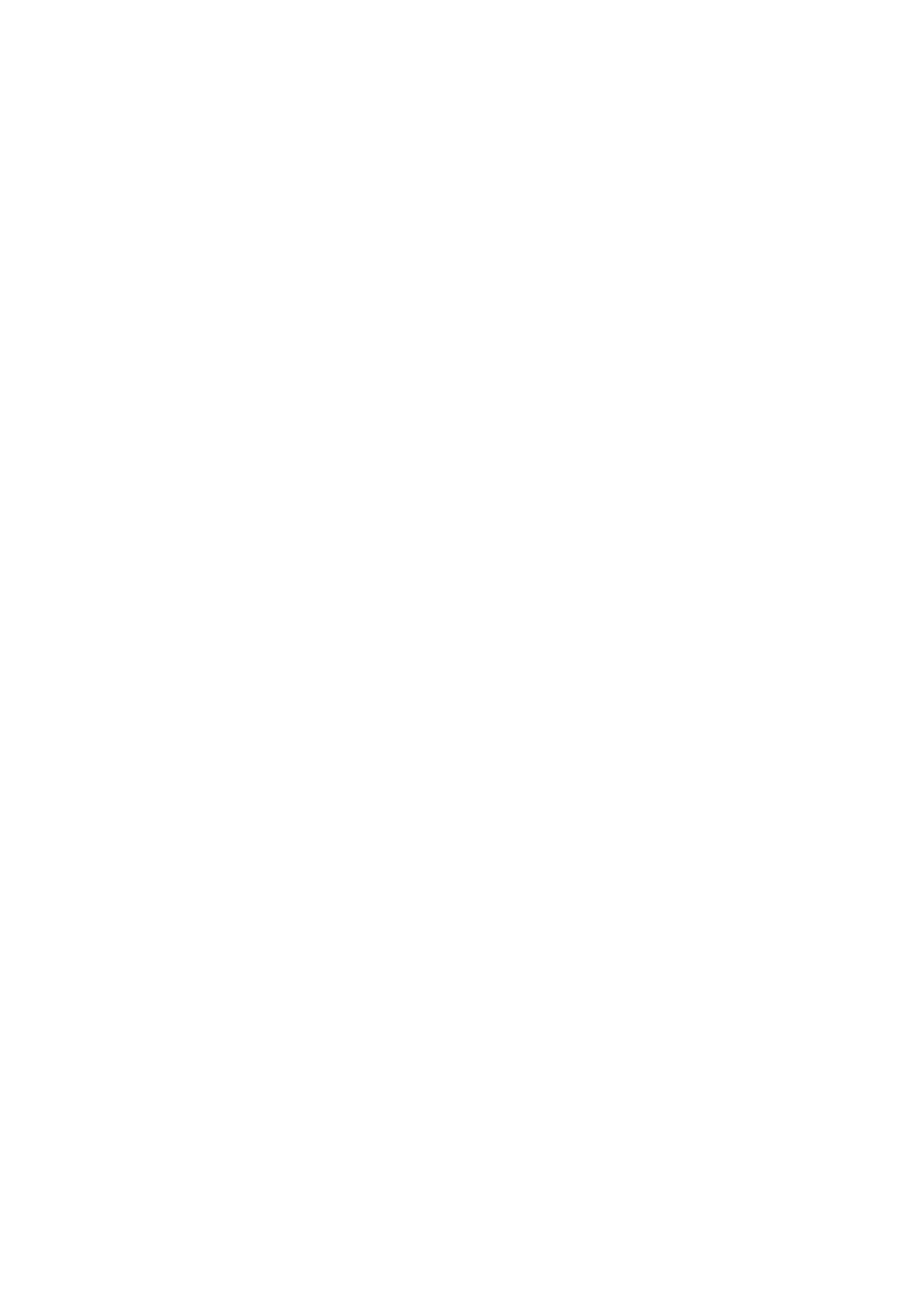$\mathcal{L}^{\text{max}}$  $\mathcal{L}^{\text{max}}(\mathcal{L}^{\text{max}})$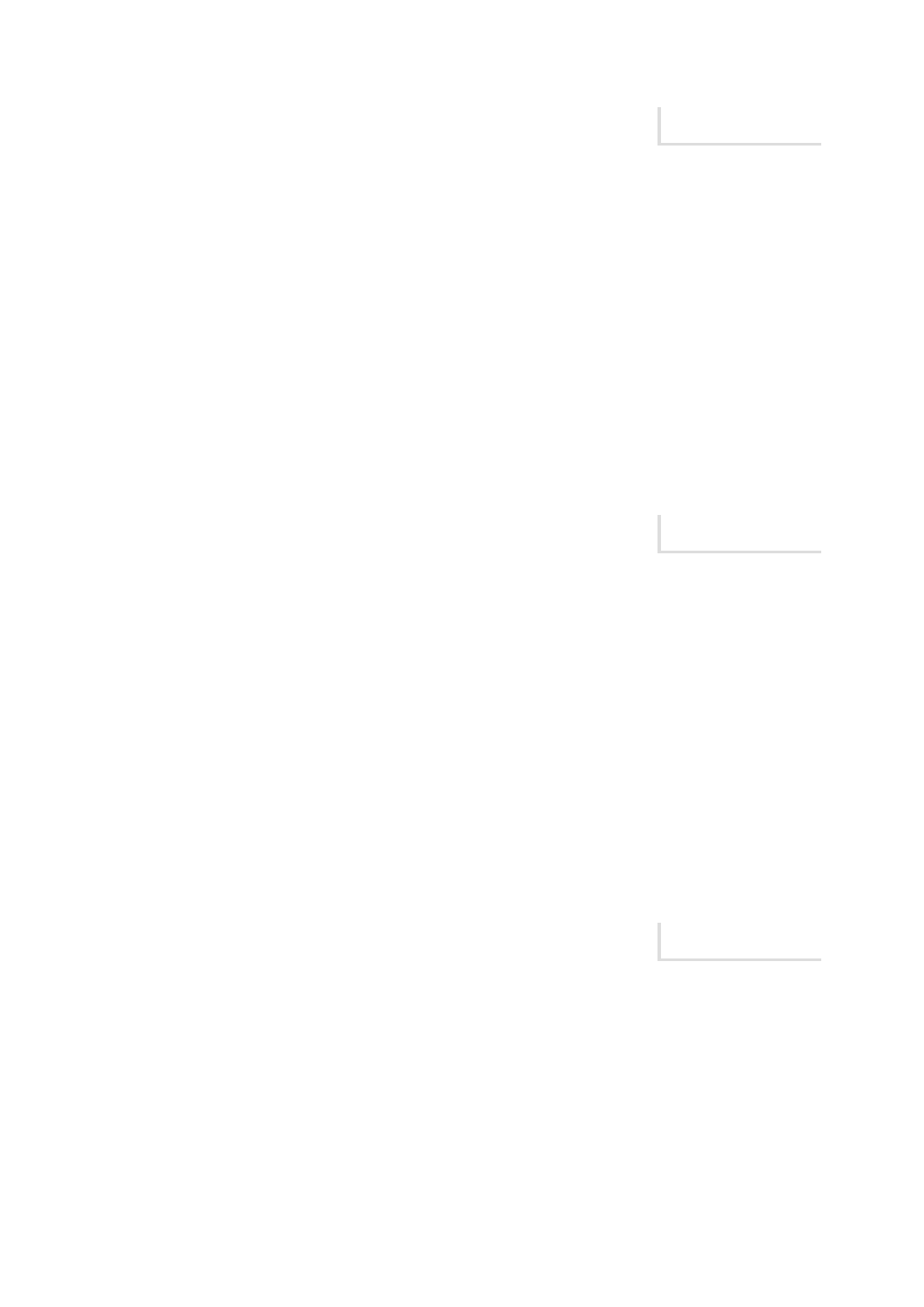$\overline{\phantom{a}}$  $\mathcal{L}^{\text{max}}$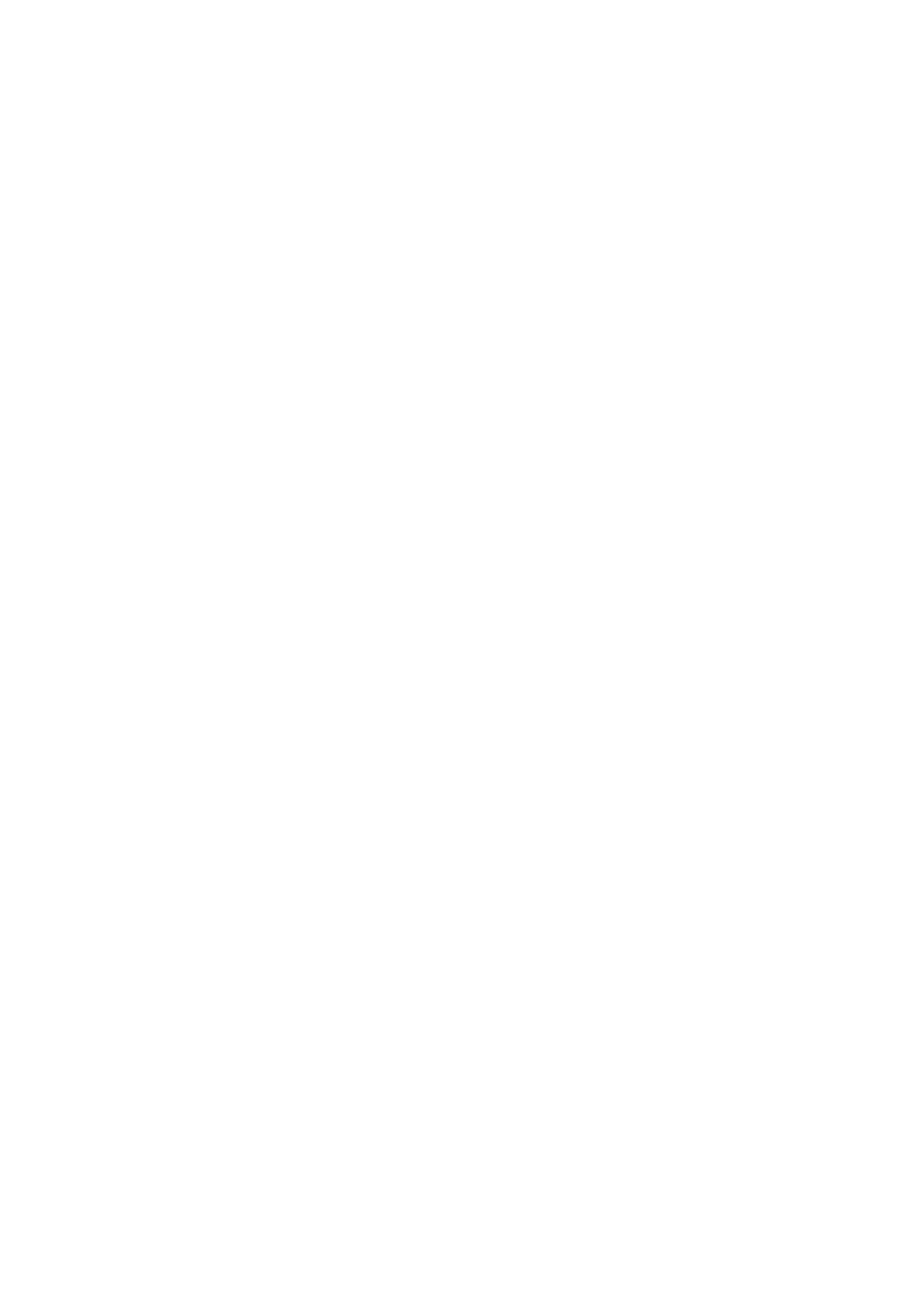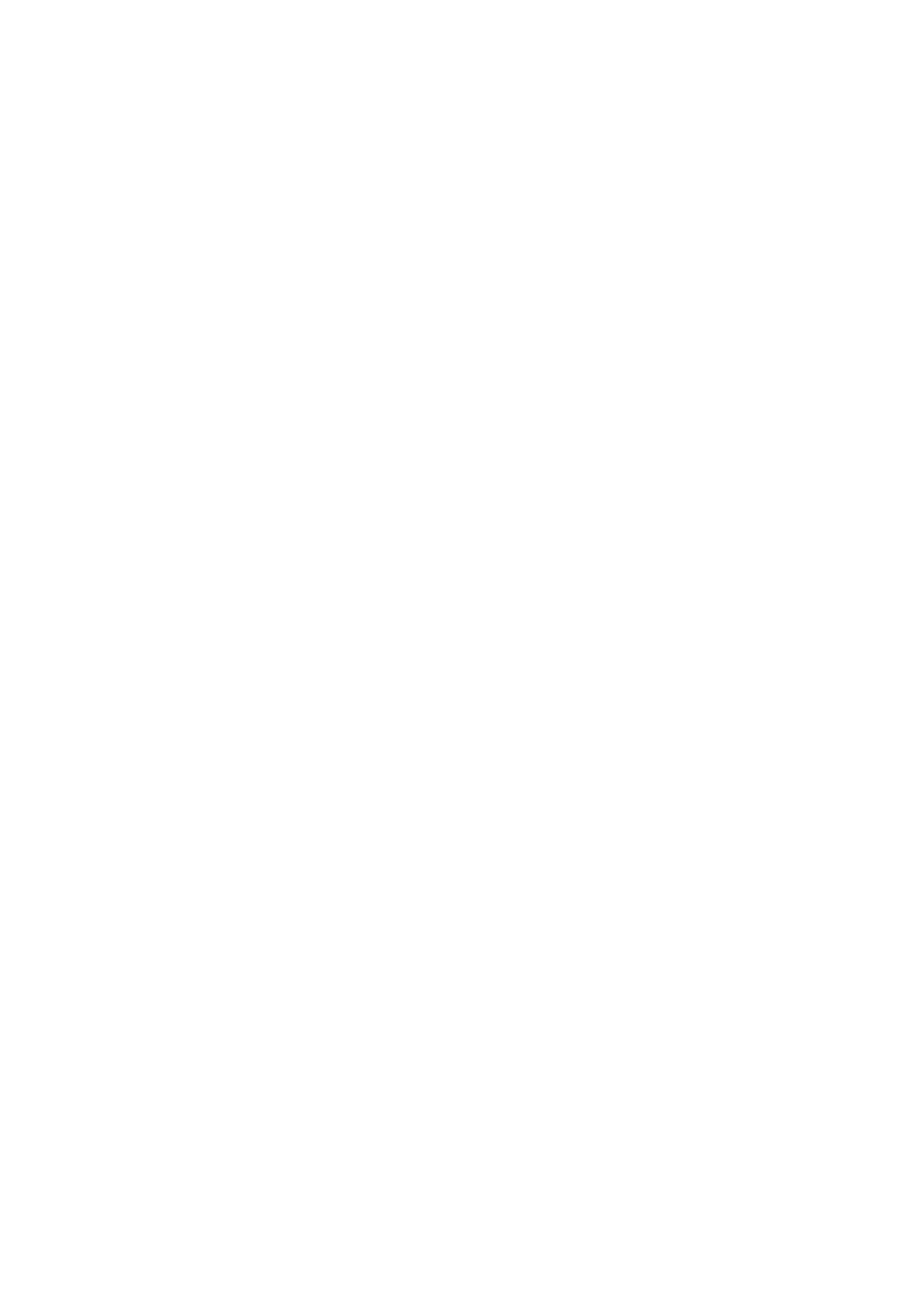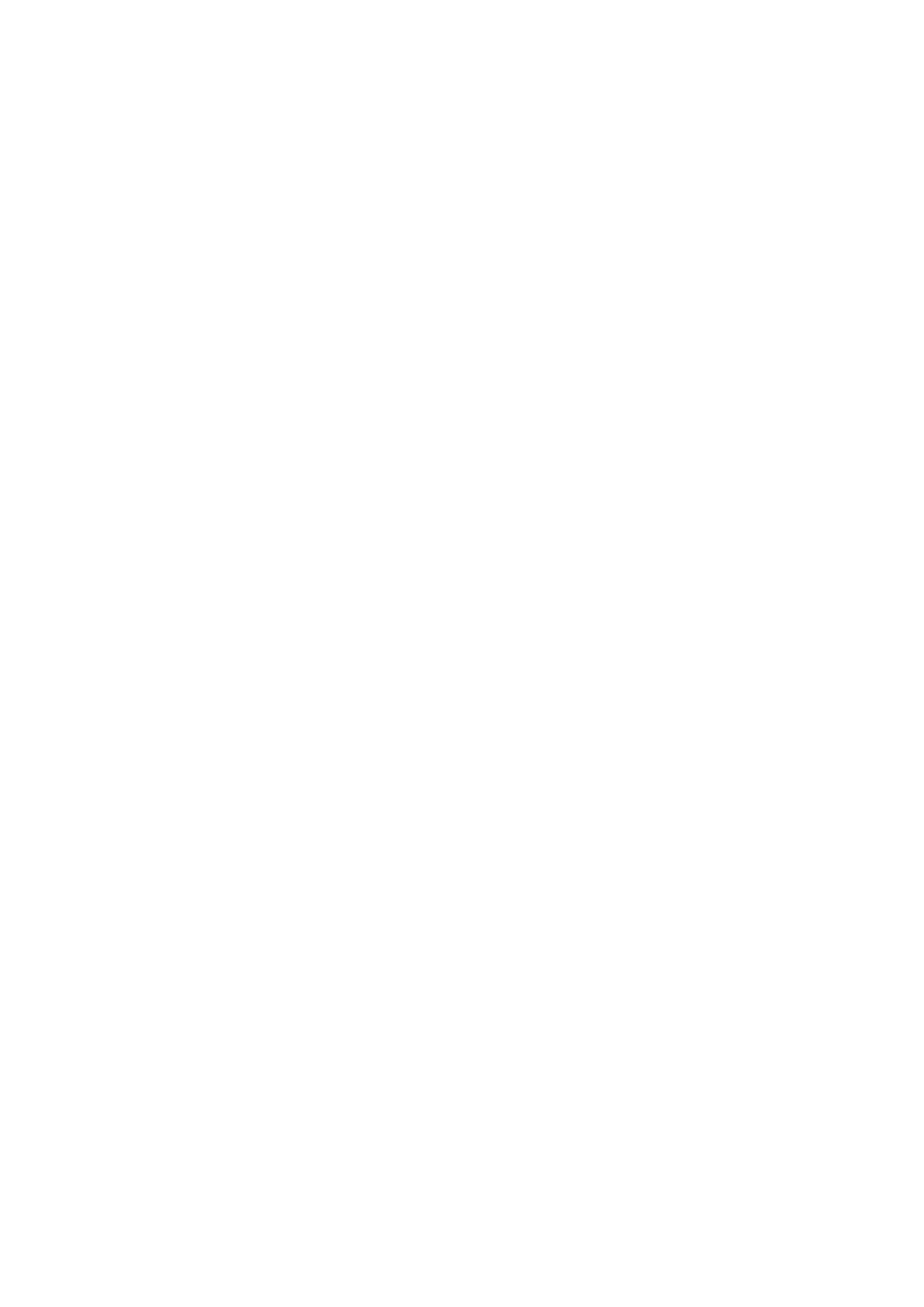$\mathcal{L}^{\text{max}}$ 

 $\mathcal{L}^{\text{max}}$ 

 $\mathcal{L}^{\text{max}}$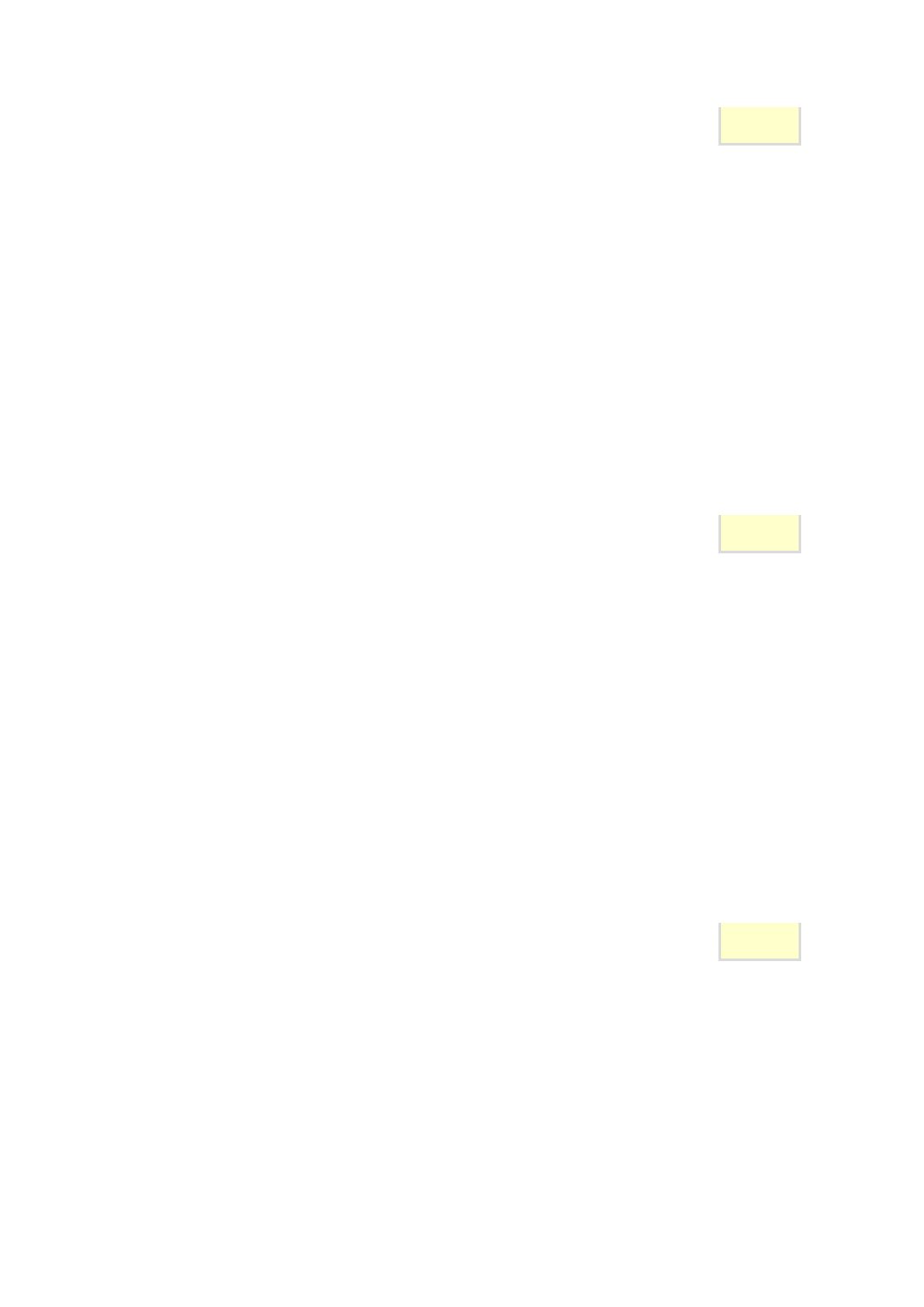$\mathcal{L}^{\text{max}}$ 

 $\mathcal{L}^{\text{max}}$ 

 $\mathcal{L}^{\text{max}}$